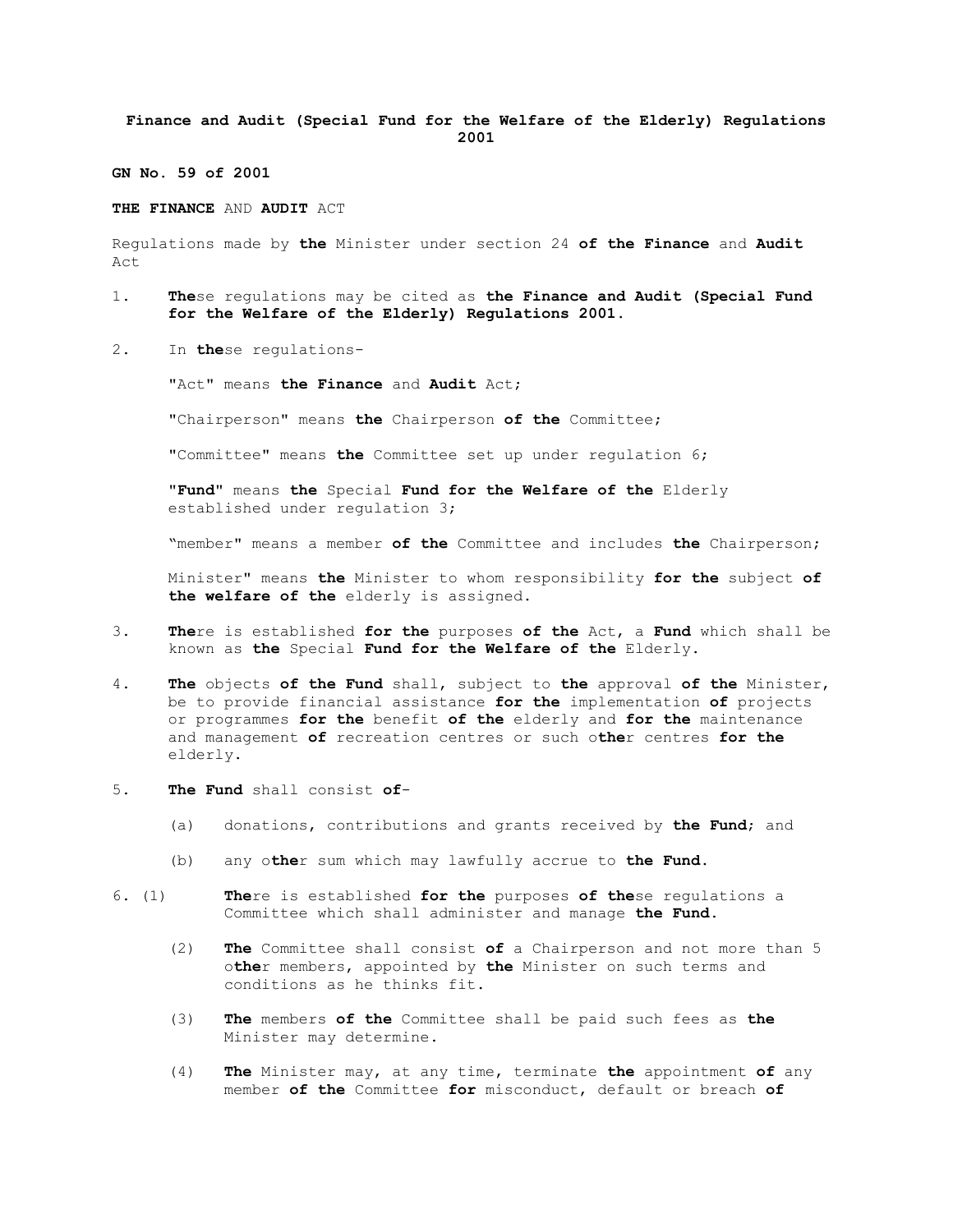trust in **the** discharge **of** his duties as a member or **for** any o**the**r good or sufficient cause.

- (5) (5) **The** Minister may designate-
	- (a) (a) a public **of**ficer to be **the** Secretary **of the** Committee; and
	- (b) such o**the**r public **of**ficers as may be necessary to assist **the**

Committee in **the** discharge **of** its functions under **the**se regulations.

- 7. (1) **The** Committee shall meet as **of**ten as is necessary but not less than once every month and at such time and place as **the** Chairperson thinks fit.
	- (2) At any meeting **of the** Committee, 3 members shall constitute a quorum.
	- (3) **The** Committee may, with **the** approval **of the** Minister, co-opt any person to assist it at any **of** its meetings.
	- (4) Any person co-opted under paragraph (3) shall not be entitled to vote on any matter be**for**e **the** Committee.
	- (5) Subject to **the** o**the**r provision **of** this regulation, **the** Committee shall regulate its meetings and proceedings in such manner as it thinks fit.
- 8. No document shall be executed by, or on behalf **of**, **the Fund**, unless it is signed by **the** Chairperson and **the** Secretary or in **the** absence **of the** Chairperson, by any o**the**r member designated by **the** Committee.
- 9. Nothing in **the**se regulations shall be so construed as to authorize expenditure in excess **of the** balance **of the Fund**.
- 10. **The** Committee shall not later than 3 months after **the** end **of** every financial year, prepare and submit to **the** Director **of Audit**-
	- (a) an annual statement **of the** receipts and payments **of the Fund for** that financial year; and
	- (b) a balance sheet made up to **the** end **of** that financial year showing **the** assets and liabilities **of the Fund**.
- 11. **The** Committee shall, as soon as practicable after **the** end **of** every financial year, furnish to **the** Minister-
	- (a) a report on **the** activities and financial position **of the Fund** during that financial year; and
	- (b) a copy **of the audit**ed accounts **of the Fund for the** financial year toge**the**r with **the audit**or's report on those accounts.
- 12. Any surplus money **of the Fund** shall be invested in such manner as **the** Committee may, with **the** approval **of the** Minister **of Finance**, decide.